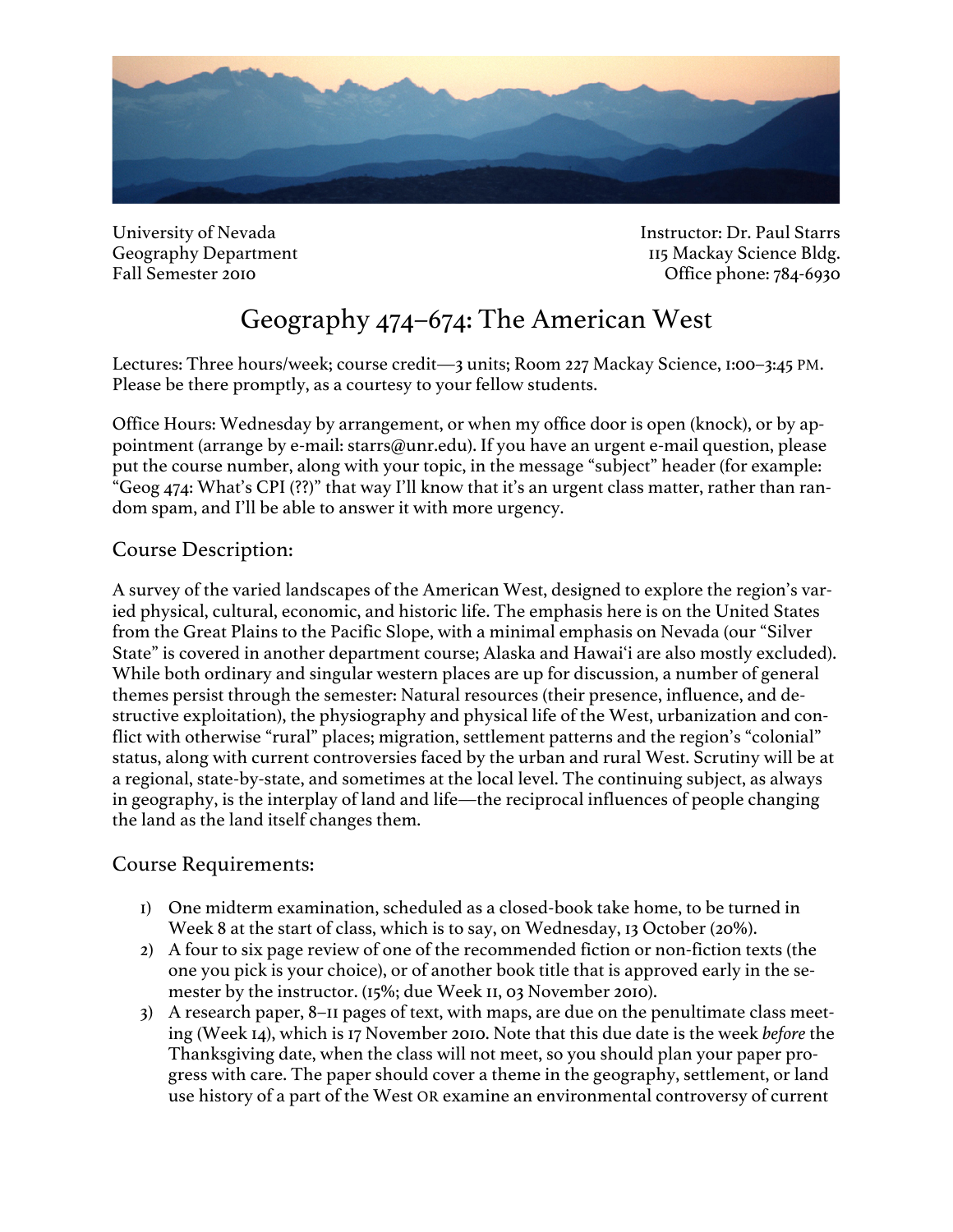interest involving the American West. Paper requirements will be covered in class in depth; you're required to clear your topic with the instructor well in advance (25%).

- 4) Erwin Raisz map exercise (due at last class meeting, 01 December 2010) (10%).
- 5) Attendance, participation, and completion of in-class assignments (10%).
- 6) Cumulative final examination: Scheduled for Monday, 13 Dec 2010, 2:15–4:15 pm (we will probably, as an alternative, use a take-home format) (20%).

#### Required Texts:

- 1) *Historical Atlas of the New West,* prepared by Derek Hayes (Berkeley: University of California Press, 2009).
- 2) *Water in the 21st Century West*, edited by Char Miller (Corvallis: Oregon State University Press; 2009)
- 3) *Imperial San Francisco,* by Gray Brechin (Berkeley: University of California Press, rev edition, 2006).
- 4) *River of Traps,* by William deBuys and Alex Harris (Trinity University Press, 2007).
- 5) "Landforms of the United States," by Erwin Raisz, (Map) 6th edition, 1957. (This is going to be available only in the bookstore at the JCSU.)
- 6) As appropriate, newspaper and magazine articles on aspects of the American West will be posted on the WebCampus class site; please do visit it, and you will be responsible for reading those articles before appropriate way-stations are reached in the class.

### Texts to Select From …

Don't let these be a source of alarm. Each of these books takes a different look at part of land and life in the American West. Look them over in any bookstore; or read on-line or published book reviews, which will help you pick whichever most takes your fancy. Then read it. The book review requirement can be met with one of these books, or by reviewing another book, but only if your alternate choice is first cleared by the instructor s. NO last-minute requests for a book change, please.

John Treadwell Nichols, *The Milagro Beanfield War,* (New York: Ballantine, 1974). Ivan Doig, *English Creek* (New York: Penguin, 1985).

Thomas Berger, *Little Big Man* (Delta Books, 1989).

Cormac McCarthy, *The Crossing* ((1994).

- John McPhee *Rising from the Plains* (New York: Farrar, Straus, Giroux, 1986) (or another McPhee volume; *Basin and Range*, or *Annals of the Former Earth,* for example).
- Larry McMurtry, *Lonesome Dove* (paperback edition, 1985)

Owen Ulph, *The Fiddleback: Lore of the Line Camp* (Burlingame, CA: Brown Trout Books; 1981) (see instructor if you want to read this and have any trouble finding it.)

Books by Gretel Ehrlich, O.E. Rolvaag, Mari Sandoz, Joan Didion, and many other writers could be suitable, if you have favorites!

### Weekly Readings List:

The readings listed for each week are FOR that week—they should be completed before that class meeting. The readings for Week One, accordingly, are very light, but other weeks include much more material. You are expected to have them read before the weekly class meet-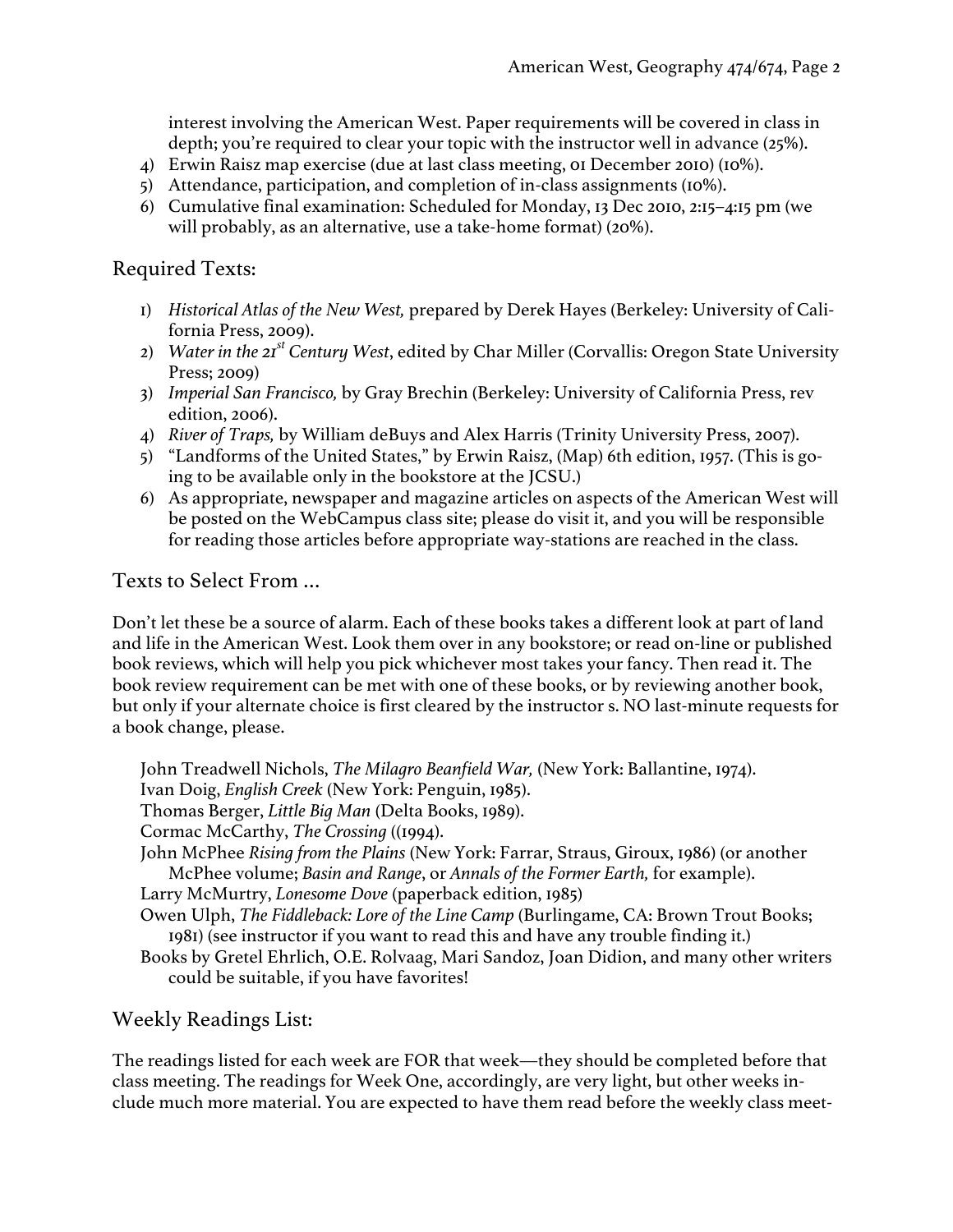ing; that's not to be mean, but because the lectures for that week assume that you have a certain degree of background. You may ask how to study the Raisz Map: Pay genuine attention to the representation of the landforms and the place names. You should be able, after the end of a study session, to close your eyes and recreate the landscape of a given state or region, even down to the level of place names and "feature names" for the landforms of the area. Why do I ask for that level of understanding? Because, simply put, places DO matter in the American West, and the lay of the land is more than a casually named thing – it helps define the place.

### Graduate Requirements:

For graduate credit (674) graduate students are required…

- 1) Complete an additional critical book review. The expectation is that you'll do two (2) reviews for this class. The first is due Week 6 (Sept 29); second one is due at the same time as the rest of the class, Week 11 (Nov 03).
- 2) Graduate student term papers should display a deeper level of knowledge than UG efforts; please plan on add 50% more material, or 12–20 pages of work. Of course, thesis or dissertation work is likely acceptable, so long and it meets the general themes of the course.

### Course Outline:

The topics listed for each week are neither inclusive, nor absolutely guaranteed to be covered in any given week. They illustrate the range of topics that will probably be touched upon—in other words we won't always get to everything. With student presentations of their film projects, a typical class will be 50 minutes of lecture by the instructor, with 25 minutes given over to you the students.

25 August — Week 1:

Introduction & course organization, the "West" as a geographic concept, mountains, distance, aridity, the frontier as fact and fiction, symbols and myths.

Week One Readings: *Atlas* 6–14, Miller, 1–41.

01 September — Week 2:

Physiography (land forms), climatic patterns, the faunal landscape, the prevalence of aridity, vegetation & vegetation change, some effects of historic land use patterns. We'll discuss maps and their use. The Native American west and federal policy: Parts of the west versus the United States government policy.

Week Two Readings: *Atlas,* 15–91; Miller, 42–83; Brechin, 1–12, 13–70; start Raisz map.

08 September — Week 3:

The exploration and discovery of the west, settlement patterns, Lewis & Clark, Frémont, the Great Surveys & railroad surveys, the overland trails and travails; the inescapable influence of pemmican and the buffalo.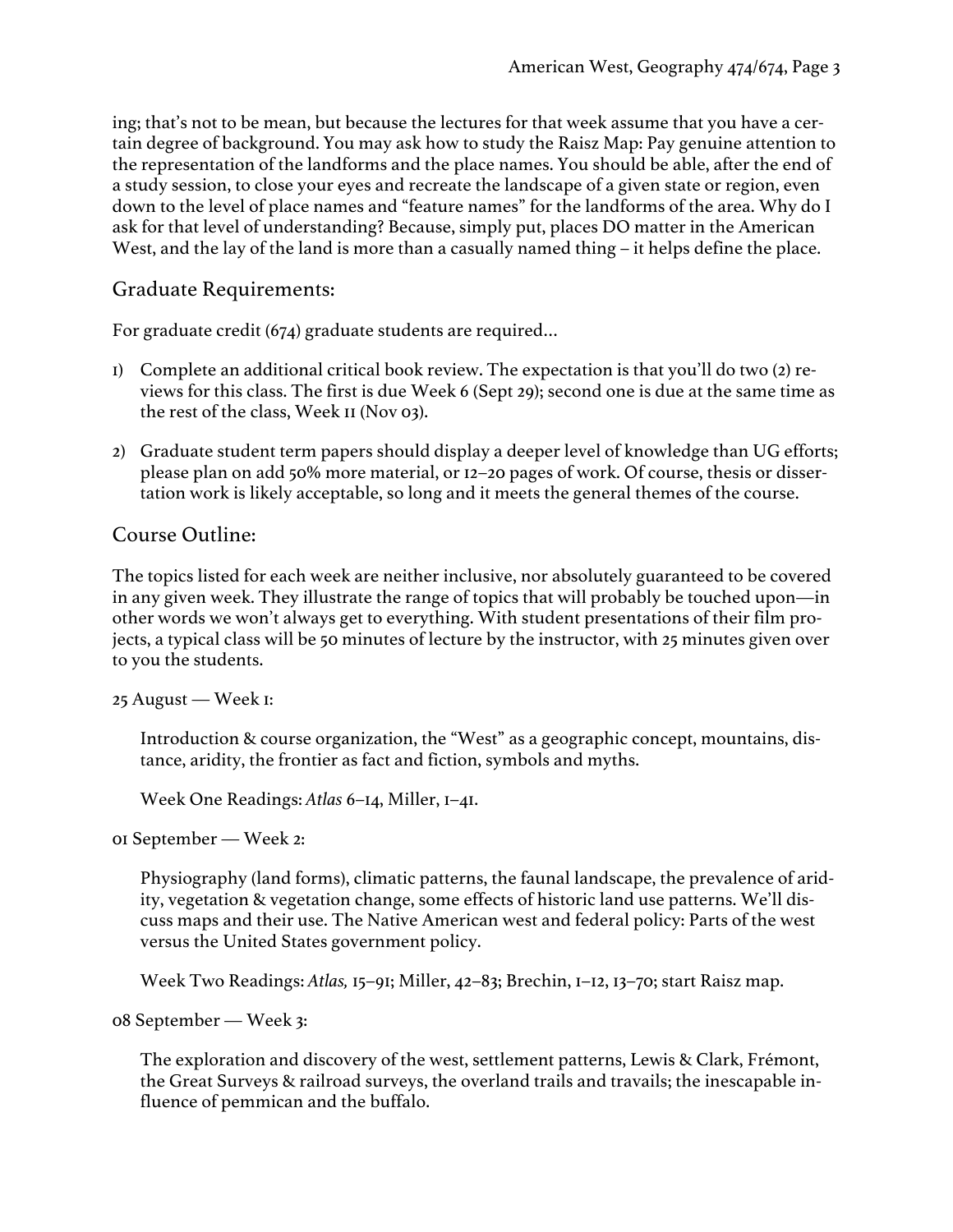Week Three Readings: *Atlas,* 92–189 (esp. 120–145); Miller, 84–133.

15 September — Week 4: @ School Film Week: Watch *Chinatown*

Association of Pacific Coast Geographers Meeting, Instructor will not hold class.

Week Four Readings: Miller, 134–173; Brechin, 71–120.

Find, and watch, ALL of Roman Polanski's (dir.) *Chinatown* (widescreen DVD version, ideally; also available for \$2.99 at amazon.com, "Video on Demand" by streaming). You may elect as a whole class (or some of you) to come to class and watch this in a group setting. The classroom will be available, and I'll happily loan you a copy of the DVD.

22 September — Week 5:

The urban and urbane West, the mobile home, the "Westward Tilt" of migration patterns, Sunbelt growth & its implications, the differing character and importance of rural and city life. Government land policy, ignorance, and their role in the settlement of the West.

Week Five Readings: *Atlas,* 190–235, 236–259; Miller (skim only), 200–300. (Plus added readings on WebCampus.)

29 September — Week 6:

The Great Plains as a region: the diverse Plains, the Great American Desert in fact and fiction, Dust Bowl, winter/spring wheat, population decline; the West Militant: the Plains, the Bomb, & Wall Drug; Ogallala, the Sandhills (cattle) and Red River Valley of the north (bonanza farming); Beullah the Belle of the Lignite Belt. Grasses and Great Plains Towns.

Week Six Readings: *Atlas,* rev Great Plains exploration & settlement; Muller, 200–243*.*

First Graduate Student Book Review due at this class meeting.

06 October — Week 7:

Texas and Oklahoma: Hispanic influence, cattle culture, ranching, and the several Texases, the Great Oklahoma Land Rush, the Oklahoma Territory as Indian Country. Indian displacement, vernacular regions of Texas, the Okie/Arkie migrations & effects on the rest of the West. What's big is better? Texas Cities and the cultural meld; Politics, Austin.

Week Seven Readings: review *Atlas* Texas-Southwest sections; Miller, 244–304; Brechin, 200–244. Review Raisz map, Southwest, Texas, and Great Plains sections.

13 October — Week 8:

Introduction to the Southwest: The Clash of Cultures, seen in different Hispanic, Anglo, and Indian water & land use "law."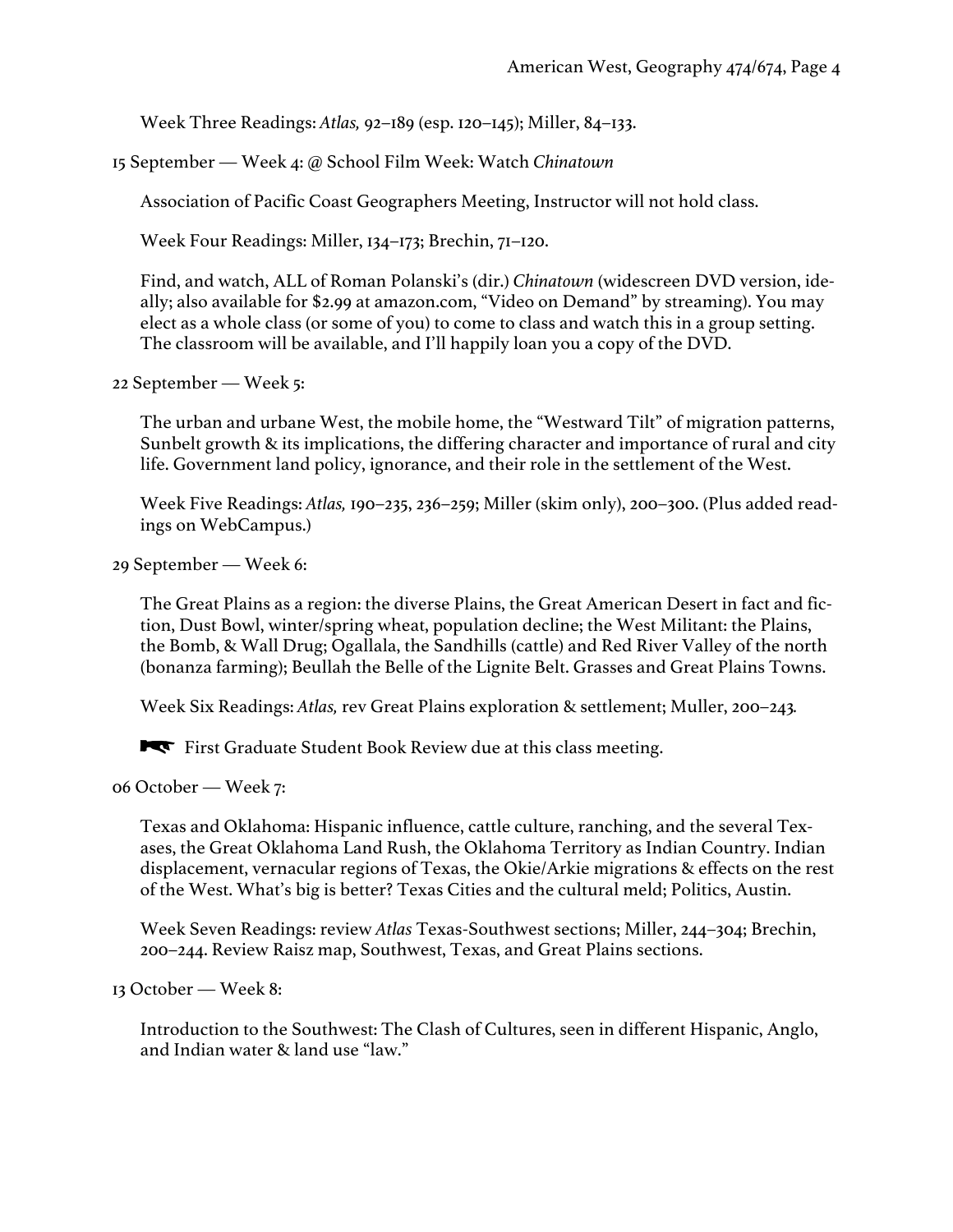Midterm Examination: Due start of class Wednesday, I'll post the exam on WebCampus by 5 PM the preceding Friday; when you're ready, please take no more than 1.5 hours in answering. Handwritten pages are acceptable; typed versions preferred.

Week Eight Readings: Study for Midterm Examination. Will include anything from any lecture, film, handouts, or slides, and from the readings so far, the Raisz map, relevant sections of *Atlas,* Brechin, and Miller (ed.) (all except Part VI).

20 October — Week 9: The Southwest: Spanish-American, Indian, and Anglo landscapes, and their interaction; Sunbelt Oases, the Life and Death of a copper frontier. Big Mountain, radio station KTNN, & the fourth world among us. The strange, strained life of the Colorado River. Pleasures unique to retired life on the road & their influence on the Southwest. Santa Fe, "Flag," Tucson, Truth or Consequences.

Week Nine Readings: deBuys & Harris, *River of Traps* (all); review Colorado River sections of Miller (ed.).

27 October — Week 10:

California and Its role in the "West." Resource use questions and California: dilemmas in the making. The Pacific Slope: California, Oregon, Washington. What's California and why should we care? Lumbering, specialized agriculture

Week Ten Readings: catch up; possible quiz on Raisz map materials (up through and including the Southwest and California). Brechin, 121–200, 245–279; review *Atlas,* 98–110; review Miller, "Bay Area," and "Los Angeles" sections.

03 November — Week 11:

Rocky Mountain Country: Colorado, Wyoming, Idaho, & Montana. European visitors and the West of dude ranching; the energy West of the Overthrust belt & and life atop and below the Front Range. The San Luis Valley of Colorado; montane barriers, the Oregon Trail, & the UP railroad; sodbusting; The Cascades and the Palouse. Idaho silver, rafting, and the Snake River Plain, Owyhee the livestock industry as cultural "glue." Denver and a lot of smaller places; Butte, Montana; San Luis, Colorado. Fire.

Week Eleven Readings: Raisz Map, Rocky Mtns.; Brechin, 280–330; rev Miller, "Denver."

 $I \otimes$  Book Review Essay due; turn in two complete copies; keep a third for yourself.

10 November — Week 12:

Water in the west, irrigation, and contentiousness. A profile of the agriculture of the West, and summary of the relationship between water conveyance systems and western cities. The wet Northwest; cities of Puget Sound, the Columbia River and the Williamette Valley.

Week Twelve Readings: Miller, 174–200; review *Atlas,* 236–259; review Brechin, 71–120. Northwest section of Raisz map.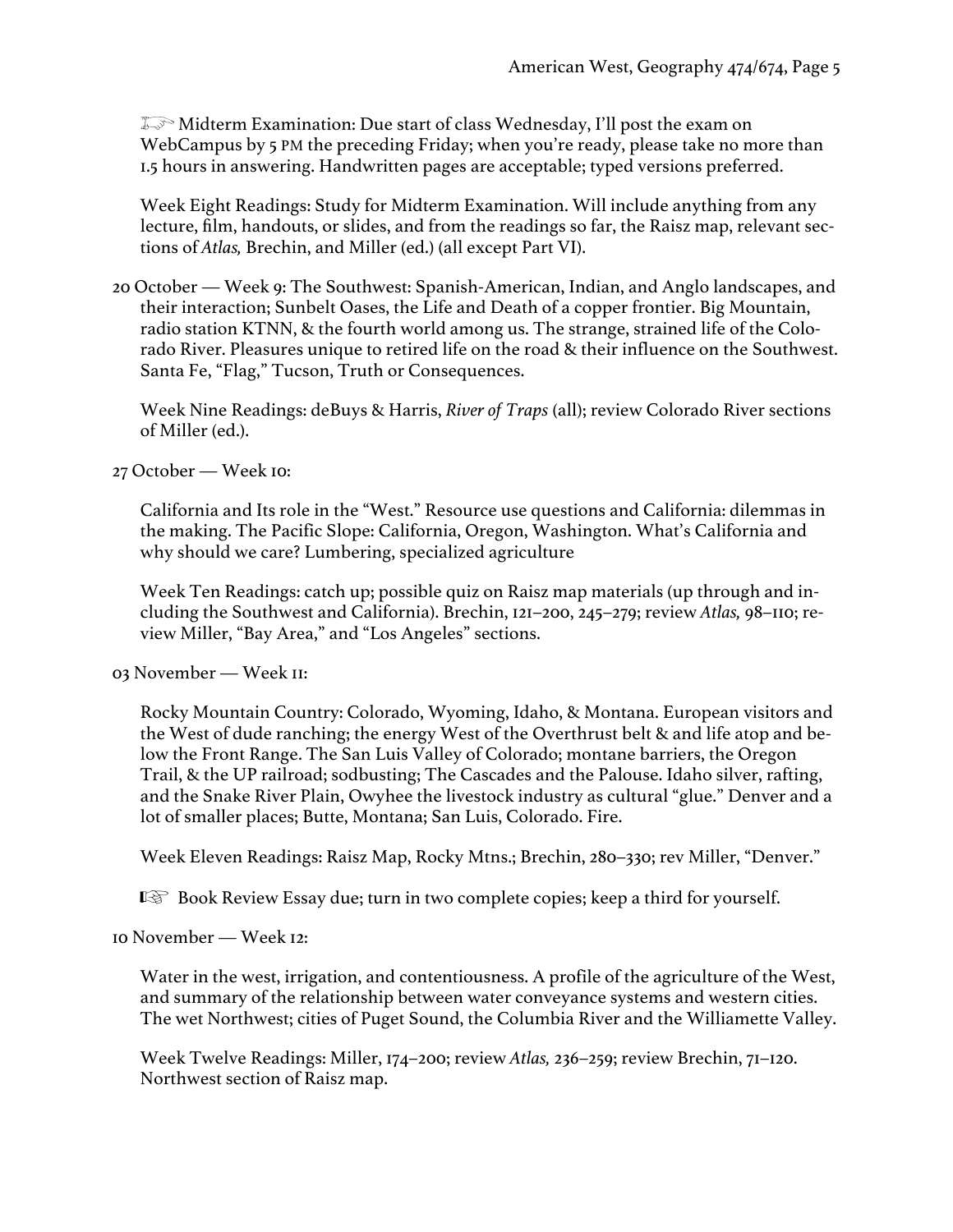17 November — Week 13

The Great Basin: Rural Nevada v. the urbanization of the Silver State. The fastest growing *State* in the *Nation* (and the notable qualities of those terms.) Basques, the livestock West, gambling, gold, and Elko, Nevada. Big cities, big spaces. Mormon Country and the greater West. The cultural mix of Nevada and Utah. Mormon and cowboy folklore. The Central Utah Project and the continuing theme of Mormon cooperative settlement.

Week Thirteen Readings: review Miller "Salt Lake City" and "Las Vegas" sections; Great Basin section of Raisz map.

 $\blacksquare$  Term Paper Due. Turn in two complete copies; keep a third for yourself. Full (and correct) citations are required in your bibliography, included with the paper.

Source citations should be used whenever you draw substantially on, or quote, sources. You may attribute these in either footnotes (citations at the base of the page) or scientific notation. The latter format cites the author, date, and page in the text (Meinig 1971, 145) with the full citation, using a format of author's name, date, book or article title, and other relevant information cited in full in the bibliography. (There will be a sheet with examples and further instructions later.) Retain the materials you used to develop your paper; since I may ask to take a look at them. No fancy covers—just one staple through the upper left corner, please. Maps are expected—either photocopied or hand-sketched.

24 November — Week 14: @ Home Film Week: No class meeting (Thanksgiving)

Find, and watch, ALL of Sergio Leone (dir.) *Once Upon a Time in the West* (widescreen version, DVD, ideally; also available at amazon.com, "Video on Demand" by streaming).

01 December — Week 15:

Wrapping water up. Energy, boomtowns, and what's left when the booms bust. Mineral resources of the west in overview. Ranching, public lands, the Sagebrush and Bunchgrass rebellions. Settlement of the West, and a debate: ruination or best use?

Week Fifteen Readings: Everything; review Miller, "Toxic Terrain," review Brechin, 245– 330 (on the Bomb & University of California complicity); also, Brechin, 13–70 (on mining).

**I** Raisz Map exercise due, typed and with appropriate comments on your part.

13 December — Final Examination, scheduled by the University on 13 December (a Monday) from 2:15–4:15 PM. Likely be a take-home final exam, due at the end of the regularly scheduled final exam period.

Additional Information:

Optional reading lists will be distributed periodically to direct any of you who wants more information toward additional sources. There is no shortage of information available, especially